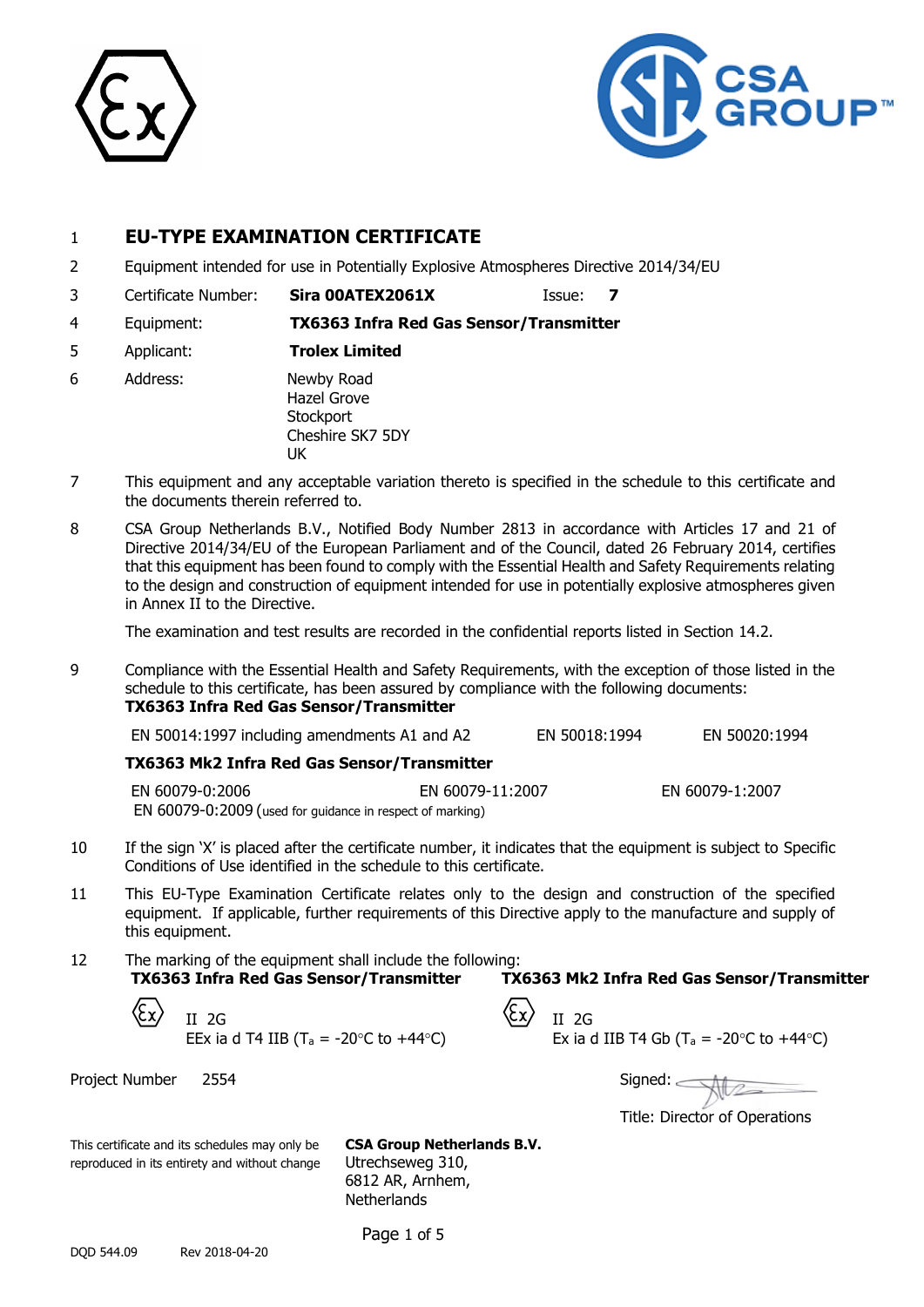



# **EU-TYPE EXAMINATION CERTIFICATE Sira 00ATEX2061X**

**Issue 7**

### 13 **DESCRIPTION OF EQUIPMENT**

The TX6363 Infra Red Gas Sensor/Transmitter takes a signal from a flameproof gas sensing head. The head is covered by certificate number Sira 99ATEX1121U and is coded EEx d IIC. The head is mounted on the sensor board in the sensor enclosure; this signal is conditioned and an analogue signal is then transmitted to other monitoring equipment.

The sensing head can detect both flammable and toxic gases. The signal requires compensation for pressure and temperature changes, so a pressure sensor is fitted on the pressure sensor PCB and a temperature-measuring integrated circuit is located on the sensor head PCB. The equipment comprises an output board connected to an optional display board plus a control board, which is connected to two sensor conditioning boards (pressure sensor and infra-red sensor). The assembly is housed in a polycarbonate housing. The sensor may be mounted on the main unit, or in a remote location connected by up to 10 m of cable.

|           | Input Parameters Group IIB 4-20 mA  |                             |                                                                    |  |  |  |
|-----------|-------------------------------------|-----------------------------|--------------------------------------------------------------------|--|--|--|
|           | T1-T2 (signal)                      | T4-T3 (main circuit supply) | T5-T3 (lamp supply)                                                |  |  |  |
| Ui        | 15 V (Note 1)                       | 15 V                        | 15 V                                                               |  |  |  |
| Ti.       | 150 mA (Note 1)                     | 150 mA                      | 300 mA                                                             |  |  |  |
| Pi        | 0.6 W (Note 1)                      | 0.6W                        | 1.2 W                                                              |  |  |  |
| Ci        | $1.2$ nF                            | $0.566 \mu F$               | $2.881 \mu F$                                                      |  |  |  |
| Li        | 0                                   |                             | 0                                                                  |  |  |  |
|           | Output Parameters Group IIB 4-20 mA |                             |                                                                    |  |  |  |
|           | T1-T2 (signal)                      |                             |                                                                    |  |  |  |
| <b>Uo</b> | 15 V                                |                             |                                                                    |  |  |  |
| Io        | 110 mA                              |                             |                                                                    |  |  |  |
| Po        | 0.4 W                               |                             |                                                                    |  |  |  |
| Co        | 300 nF                              |                             |                                                                    |  |  |  |
| Lo:       | $1 \text{ mH}$                      |                             |                                                                    |  |  |  |
| .         | —                                   | $\sim$ $\sim$ $\sim$ $\sim$ | $\mathbf{r}$ , and $\mathbf{r}$ , and $\mathbf{r}$<br>$\mathbf{r}$ |  |  |  |

The TX6363 is a 4-20 mA device and has the following safety description at terminals 1 to 5:

Note 1: T1 is an output but the input values of Ui, Ii and Pi may be applied to T1 without affecting intrinsic safety.

Note 2: T4 and T5 are inputs. However, for system assessment purposes, T4 and T5 may be assumed to act as supplies with a voltage of 7.14 V via 495  $\Omega$ .

**Variation 1** - This variation introduced the following change:

i. The use of 'Faradex' stainless steel filled nylon 6 as an alternative anti-static enclosure material.

**Variation 2** - This variation introduced the following change:

i. The addition of two Pull Up resistors (RM1 and RM2) to the Control PCB.

**CSA Group Netherlands B.V.** Utrechseweg 310, 6812 AR, Arnhem Netherlands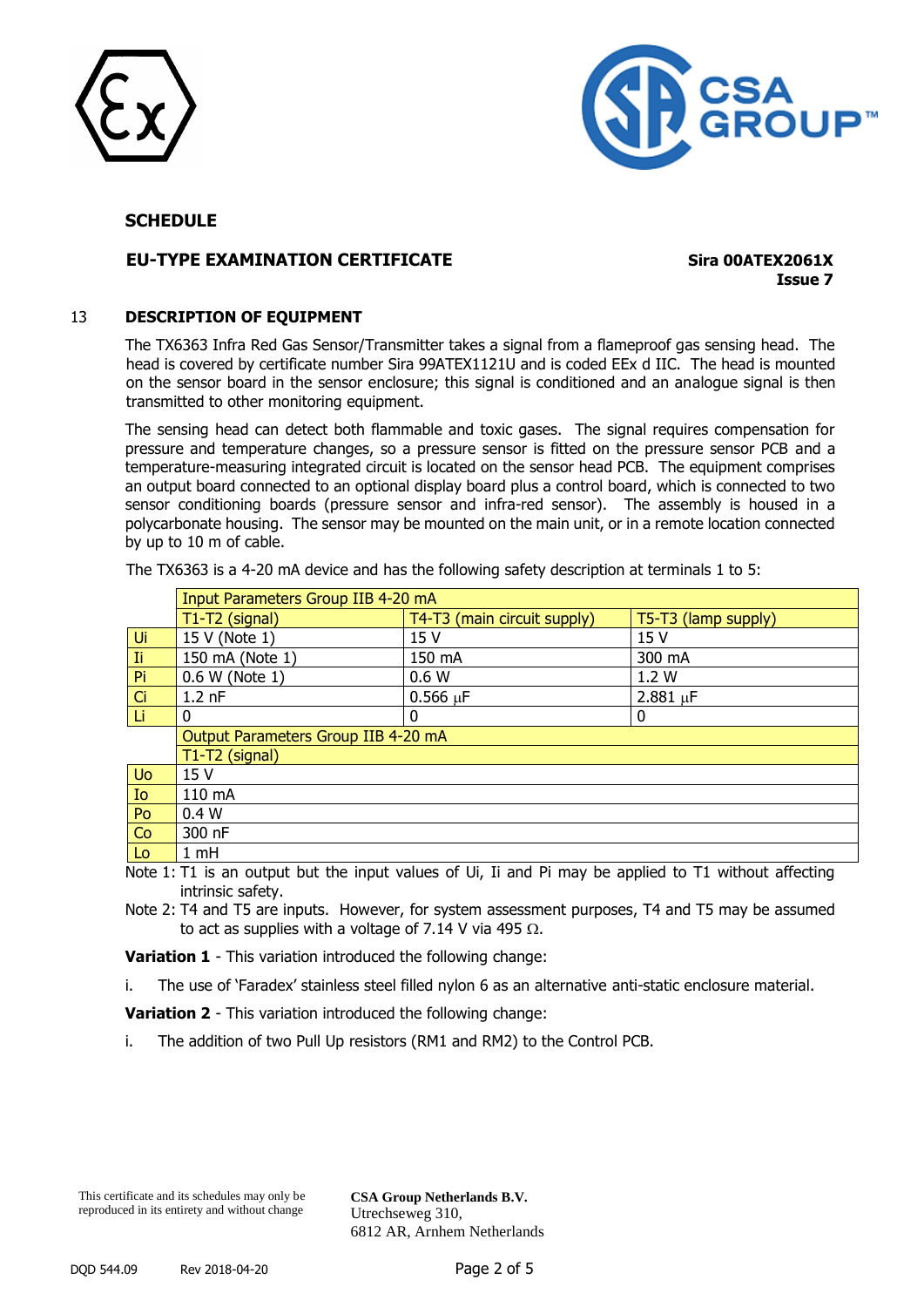



# **EU-TYPE EXAMINATION CERTIFICATE Sira 00ATEX2061X**

**Issue 7**

**Variation 3** - This variation introduced the following change:

- i. The introduction of the TX6363 Mk2 Infra Red Gas Sensor/Transmitter that orporates the following modifications:
	- The Output Board has been redesigned and replaces the previous version.
	- A new LCD Display has been introduced to replace the previous version.
	- The use of an alternative pressure sensor on the Head PCB
	- An alternative housing material with anti-static properties

This new version conforms to the requirements of the specific EN 60079 series of standards detailed in section 9 and bears the marking shown below:

 $\langle \xi_{\mathsf{X}}$ II 2G

Ex ia d IIB T4 Gb (T<sub>a</sub> = -20 $\degree$ C to +44 $\degree$ C)

The following safety description is applicable to this version:

|     | Input Parameters Group IIB 4-20 mA  |                             |                     |  |  |
|-----|-------------------------------------|-----------------------------|---------------------|--|--|
|     | T1-T2 (signal)                      | T4-T3 (main circuit supply) | T5-T3 (lamp supply) |  |  |
| Ui  | 15 V                                | 15 <sub>V</sub>             | 15 <sub>V</sub>     |  |  |
| Ii. | $\overline{\phantom{0}}$            | 150 mA                      | 300 mA              |  |  |
| Pi  | ٠                                   | 0.6W                        | 1.2W                |  |  |
| Ci  | 0                                   | $0.675 \mu F$               | 2.971 µF            |  |  |
| Li  | 0                                   | U                           | 0                   |  |  |
|     | Output Parameters Group IIB 4-20 mA |                             |                     |  |  |
|     | T1-T2 (signal)                      | T4-T3 (main circuit supply) | T5-T3 (lamp supply) |  |  |
| Uo  | 15 V                                | 7.14 V                      | 7.14 V              |  |  |
| Io  | 164 mA                              | 15 mA                       | 15 mA               |  |  |
| Po  | 0.626 W                             | 26 mW                       | 26 mW               |  |  |
| Co  | $3.55 \mu F$                        |                             |                     |  |  |
| Lo  | 5.99 mH                             |                             |                     |  |  |

### 14 **DESCRIPTIVE DOCUMENTS**

### 14.1 **Drawings**

Refer to Certificate Annexe.

This certificate and its schedules may only be reproduced in its entirety and without change

**CSA Group Netherlands B.V.** Utrechseweg 310, 6812 AR, Arnhem Netherlands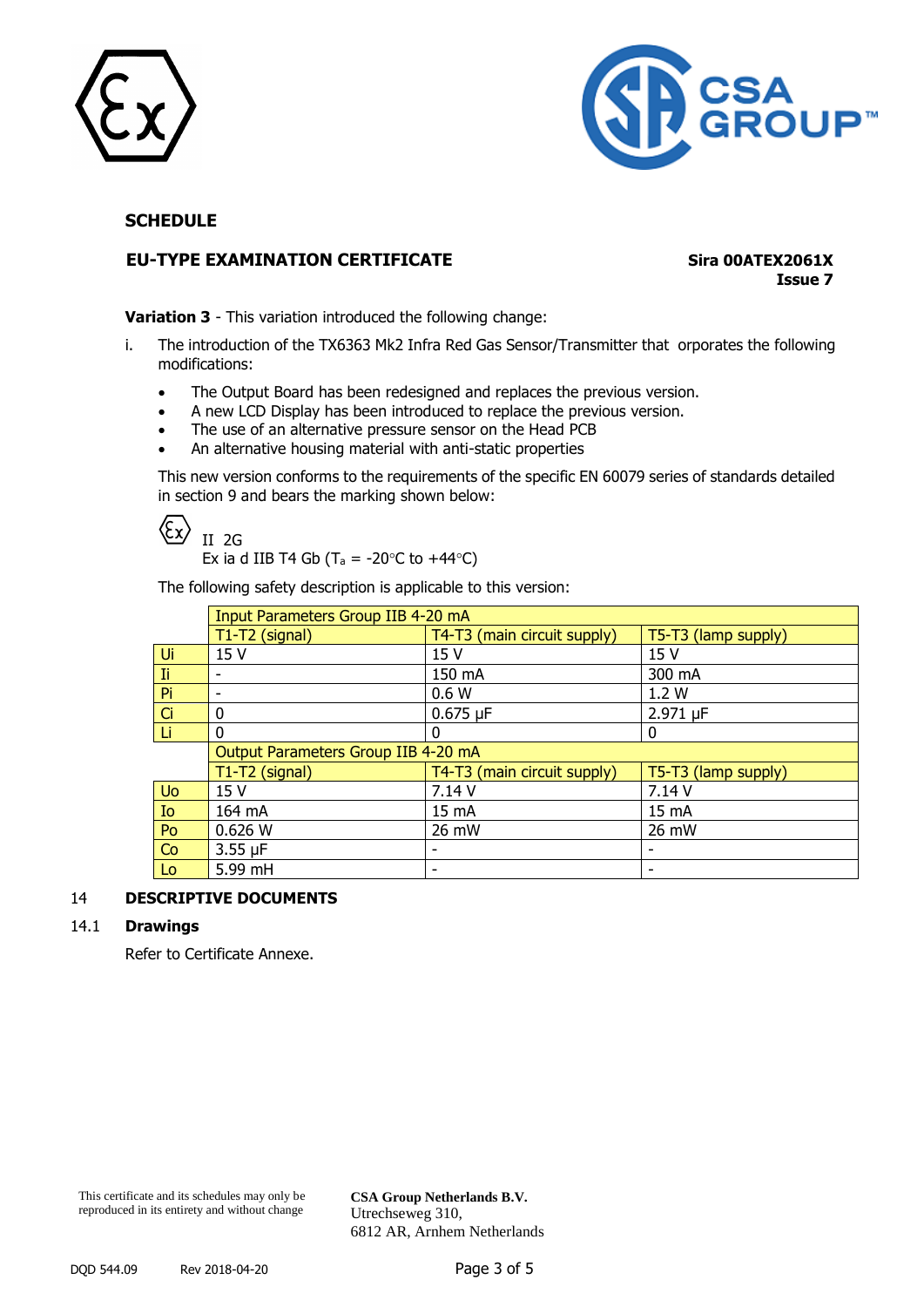



# **EU-TYPE EXAMINATION CERTIFICATE Sira 00ATEX2061X**

# **Issue 7**

### 14.2 **Associated Sira Reports and Certificate History**

| <b>Issue</b>                  | <b>Date</b>                                                                              | Report no.                                                 | <b>Comment</b>                                                                                                                                                                                                                                                                                                                                                                                                                                                                                                                                                                                                                                                                                                                                                                                                                                                                                                                           |
|-------------------------------|------------------------------------------------------------------------------------------|------------------------------------------------------------|------------------------------------------------------------------------------------------------------------------------------------------------------------------------------------------------------------------------------------------------------------------------------------------------------------------------------------------------------------------------------------------------------------------------------------------------------------------------------------------------------------------------------------------------------------------------------------------------------------------------------------------------------------------------------------------------------------------------------------------------------------------------------------------------------------------------------------------------------------------------------------------------------------------------------------------|
| 0                             | 16 June 2000                                                                             | R52A6522A                                                  | The release of the prime certificate.                                                                                                                                                                                                                                                                                                                                                                                                                                                                                                                                                                                                                                                                                                                                                                                                                                                                                                    |
| $\mathbf{1}$                  | 28 June 2000                                                                             | N.A.                                                       | The certificate was re-printed to correct a printing error                                                                                                                                                                                                                                                                                                                                                                                                                                                                                                                                                                                                                                                                                                                                                                                                                                                                               |
| $\overline{2}$                | 13 August 2001                                                                           | R52A7207A                                                  | Issued to permit:                                                                                                                                                                                                                                                                                                                                                                                                                                                                                                                                                                                                                                                                                                                                                                                                                                                                                                                        |
|                               |                                                                                          |                                                            | The re-design of the output board circuit.<br>$\bullet$                                                                                                                                                                                                                                                                                                                                                                                                                                                                                                                                                                                                                                                                                                                                                                                                                                                                                  |
|                               |                                                                                          |                                                            | The re-design of the infra-red sensor head board circuit.<br>$\bullet$                                                                                                                                                                                                                                                                                                                                                                                                                                                                                                                                                                                                                                                                                                                                                                                                                                                                   |
|                               |                                                                                          |                                                            | The existing safety parameters for the Group I build to<br>$\bullet$                                                                                                                                                                                                                                                                                                                                                                                                                                                                                                                                                                                                                                                                                                                                                                                                                                                                     |
|                               |                                                                                          |                                                            | be replaced by a new set of figures.                                                                                                                                                                                                                                                                                                                                                                                                                                                                                                                                                                                                                                                                                                                                                                                                                                                                                                     |
|                               |                                                                                          |                                                            | The introduction of a Group II build.<br>$\bullet$                                                                                                                                                                                                                                                                                                                                                                                                                                                                                                                                                                                                                                                                                                                                                                                                                                                                                       |
|                               |                                                                                          |                                                            | The removal of the option of an enclosure without<br>$\bullet$                                                                                                                                                                                                                                                                                                                                                                                                                                                                                                                                                                                                                                                                                                                                                                                                                                                                           |
|                               |                                                                                          |                                                            | stainless steel filling.                                                                                                                                                                                                                                                                                                                                                                                                                                                                                                                                                                                                                                                                                                                                                                                                                                                                                                                 |
|                               |                                                                                          |                                                            | The removal of P5486.03 and P5486.06 from the list of<br>$\bullet$                                                                                                                                                                                                                                                                                                                                                                                                                                                                                                                                                                                                                                                                                                                                                                                                                                                                       |
|                               |                                                                                          |                                                            | certified drawings.                                                                                                                                                                                                                                                                                                                                                                                                                                                                                                                                                                                                                                                                                                                                                                                                                                                                                                                      |
|                               |                                                                                          |                                                            | The introduction of new condition of certification, refer<br>$\bullet$                                                                                                                                                                                                                                                                                                                                                                                                                                                                                                                                                                                                                                                                                                                                                                                                                                                                   |
|                               |                                                                                          |                                                            | to clause 17.4.                                                                                                                                                                                                                                                                                                                                                                                                                                                                                                                                                                                                                                                                                                                                                                                                                                                                                                                          |
| 3                             |                                                                                          |                                                            | Issued to permit:                                                                                                                                                                                                                                                                                                                                                                                                                                                                                                                                                                                                                                                                                                                                                                                                                                                                                                                        |
|                               |                                                                                          |                                                            | The scope of the certificate to be restricted to Group II<br>$\bullet$                                                                                                                                                                                                                                                                                                                                                                                                                                                                                                                                                                                                                                                                                                                                                                                                                                                                   |
|                               |                                                                                          |                                                            |                                                                                                                                                                                                                                                                                                                                                                                                                                                                                                                                                                                                                                                                                                                                                                                                                                                                                                                                          |
|                               |                                                                                          |                                                            |                                                                                                                                                                                                                                                                                                                                                                                                                                                                                                                                                                                                                                                                                                                                                                                                                                                                                                                                          |
|                               |                                                                                          |                                                            | changes.                                                                                                                                                                                                                                                                                                                                                                                                                                                                                                                                                                                                                                                                                                                                                                                                                                                                                                                                 |
|                               |                                                                                          |                                                            |                                                                                                                                                                                                                                                                                                                                                                                                                                                                                                                                                                                                                                                                                                                                                                                                                                                                                                                                          |
|                               |                                                                                          |                                                            |                                                                                                                                                                                                                                                                                                                                                                                                                                                                                                                                                                                                                                                                                                                                                                                                                                                                                                                                          |
|                               |                                                                                          |                                                            |                                                                                                                                                                                                                                                                                                                                                                                                                                                                                                                                                                                                                                                                                                                                                                                                                                                                                                                                          |
|                               |                                                                                          |                                                            | $\bullet$                                                                                                                                                                                                                                                                                                                                                                                                                                                                                                                                                                                                                                                                                                                                                                                                                                                                                                                                |
|                               |                                                                                          |                                                            |                                                                                                                                                                                                                                                                                                                                                                                                                                                                                                                                                                                                                                                                                                                                                                                                                                                                                                                                          |
|                               |                                                                                          |                                                            |                                                                                                                                                                                                                                                                                                                                                                                                                                                                                                                                                                                                                                                                                                                                                                                                                                                                                                                                          |
|                               |                                                                                          |                                                            |                                                                                                                                                                                                                                                                                                                                                                                                                                                                                                                                                                                                                                                                                                                                                                                                                                                                                                                                          |
|                               |                                                                                          |                                                            |                                                                                                                                                                                                                                                                                                                                                                                                                                                                                                                                                                                                                                                                                                                                                                                                                                                                                                                                          |
|                               |                                                                                          |                                                            | $\bullet$                                                                                                                                                                                                                                                                                                                                                                                                                                                                                                                                                                                                                                                                                                                                                                                                                                                                                                                                |
|                               |                                                                                          |                                                            | $\bullet$                                                                                                                                                                                                                                                                                                                                                                                                                                                                                                                                                                                                                                                                                                                                                                                                                                                                                                                                |
|                               |                                                                                          |                                                            |                                                                                                                                                                                                                                                                                                                                                                                                                                                                                                                                                                                                                                                                                                                                                                                                                                                                                                                                          |
|                               |                                                                                          |                                                            |                                                                                                                                                                                                                                                                                                                                                                                                                                                                                                                                                                                                                                                                                                                                                                                                                                                                                                                                          |
|                               |                                                                                          |                                                            |                                                                                                                                                                                                                                                                                                                                                                                                                                                                                                                                                                                                                                                                                                                                                                                                                                                                                                                                          |
|                               |                                                                                          |                                                            |                                                                                                                                                                                                                                                                                                                                                                                                                                                                                                                                                                                                                                                                                                                                                                                                                                                                                                                                          |
|                               |                                                                                          |                                                            | Article 41 of Directive 2014/34/EU, EC Type-Examination Certificates                                                                                                                                                                                                                                                                                                                                                                                                                                                                                                                                                                                                                                                                                                                                                                                                                                                                     |
|                               |                                                                                          |                                                            | referring to 94/9/EC that were in existence prior to the date of                                                                                                                                                                                                                                                                                                                                                                                                                                                                                                                                                                                                                                                                                                                                                                                                                                                                         |
|                               |                                                                                          |                                                            |                                                                                                                                                                                                                                                                                                                                                                                                                                                                                                                                                                                                                                                                                                                                                                                                                                                                                                                                          |
|                               |                                                                                          |                                                            | such EC Type-Examination Certificates may continue to bear the                                                                                                                                                                                                                                                                                                                                                                                                                                                                                                                                                                                                                                                                                                                                                                                                                                                                           |
|                               |                                                                                          |                                                            | original certificate number issued prior to 20 April 2016.)                                                                                                                                                                                                                                                                                                                                                                                                                                                                                                                                                                                                                                                                                                                                                                                                                                                                              |
| 4<br>5<br>6<br>$\overline{7}$ | 30 September 2002<br>24 March 2003<br>19 March 2007<br>10 June 2011<br>31st October 2019 | R52A8726A<br>R52A9400A<br>R52A16400A<br>R22890B/00<br>2554 | only.<br>The recognition of minor drawing and component<br>The introduction of Variation 1.<br>The introduction of Variation 2.<br>This Issue covers the following changes:<br>All previously issued certification was rationalised into a<br>single certificate, Issue 4, Issues 0 to 3 referenced<br>above are only intended to reflect the history of the<br>previous certification and have not been issued as<br>documents in this format.<br>The introduction of Variation 3.<br>Transfer of certificate Sira 00ATEX2061X from Sira<br>Certification Service to CSA Group Netherlands B.V<br>EC Type-Examination Certificate in accordance with<br>$\bullet$<br>94/9/EC updated to EU Type-Examination Certificate in<br>accordance with Directive 2014/34/EU. (In accordance with<br>application of 2014/34/EU (20 April 2016) may be referenced as if they<br>were issued in accordance with Directive 2014/34/EU. Variations to |

15 **SPECIAL CONDITIONS FOR SAFE USE** (denoted by X after the certificate number)

15.1 The equipment shall be mounted such that the sensor housing is vertical and underneath the main enclosure. Alternatively, the enclosure may be mounted in any orientation provided additional protection is given such that the risk of impact is low.

This certificate and its schedules may only be reproduced in its entirety and without change

**CSA Group Netherlands B.V.** Utrechseweg 310, 6812 AR, Arnhem Netherlands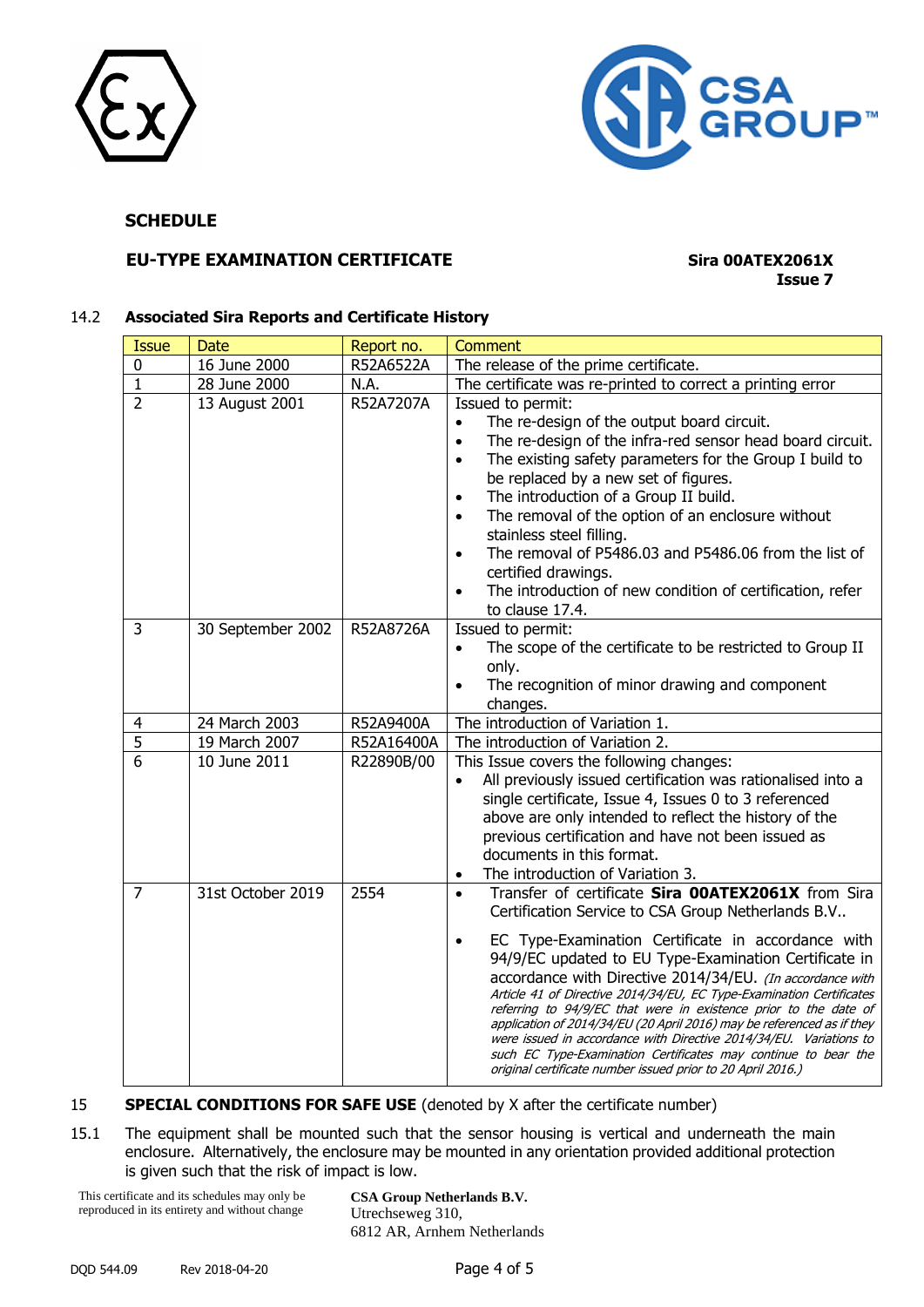



# **EU-TYPE EXAMINATION CERTIFICATE Sira 00ATEX2061X**

**Issue 7**

# 16 **ESSENTIAL HEALTH AND SAFETY REQUIREMENTS OF ANNEX II** (EHSRs)

The relevant EHSRs that are not addressed by the standards listed in this certificate have been identified and individually assessed in the reports listed in Section 14.2.

This certificate and its schedules may only be reproduced in its entirety and without change

Utrechseweg 310, 6812 AR, Arnhem Netherlands

**CSA Group Netherlands B.V.**